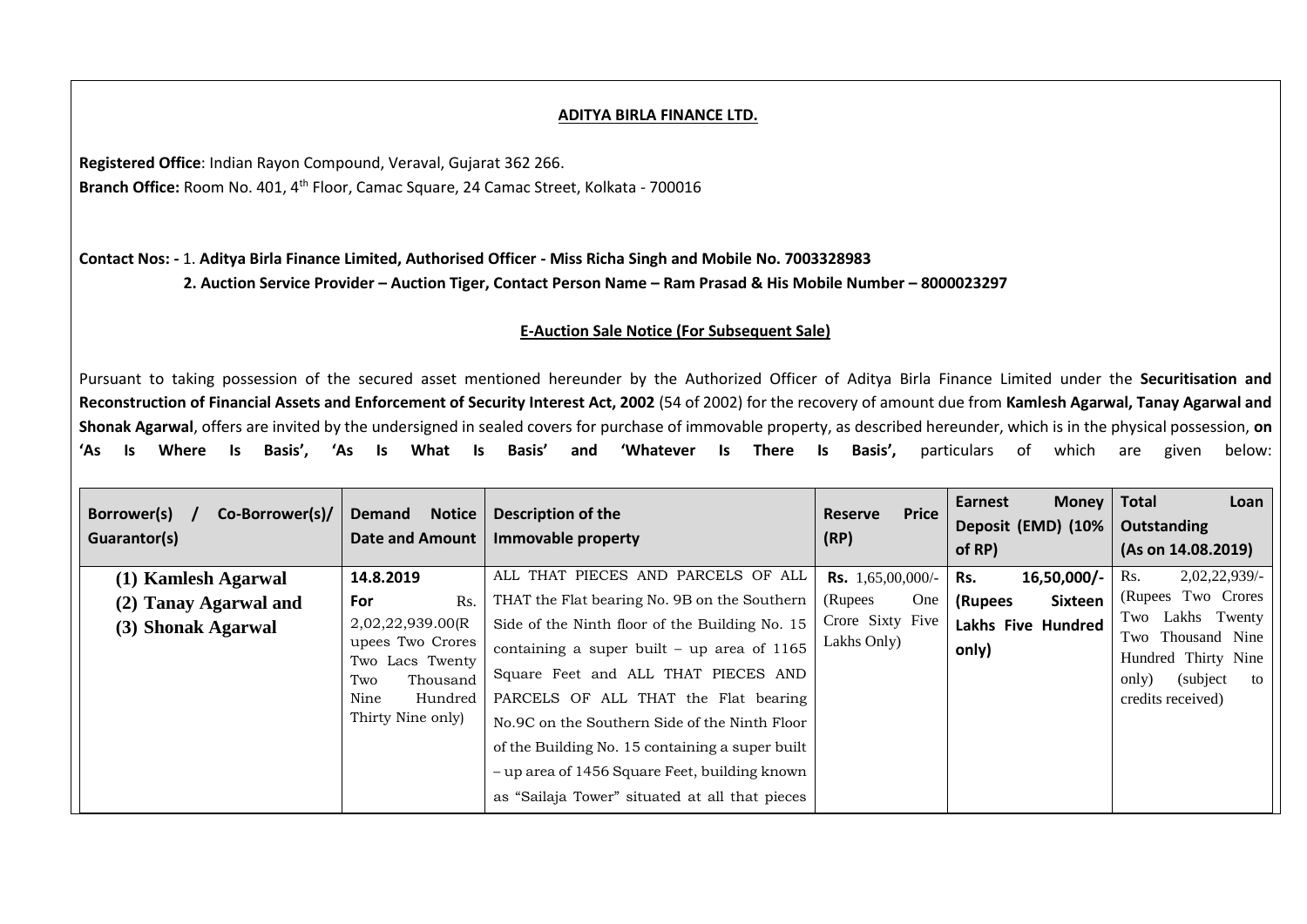| and parcels or plots of land containing by       |  |
|--------------------------------------------------|--|
| measurement an area of 7 (seven) Bighas, 16      |  |
| (sixteen) Cottahs and 540 square feet,           |  |
| equivalent to 1,12,860 square feet be the same   |  |
| a little more or less situate lying at and being |  |
| portion of Municipal Premises No. 5/7, Buro      |  |
| Shibtola Main Road, Kolkata - 700038, Ward       |  |
| No. 117, P.S. Behala, 24 - Parganas (South)      |  |
| Together with undivided proportionate right      |  |
| title and interest in the land and other         |  |
| common areas and amenities in the said           |  |
| building (hereinafter referred to as the "said   |  |
| properties") (hereinafter referred to as the     |  |
| "Said Flat No. 9B and 9C).                       |  |
| On the North by: Complex Internal Road           |  |
| On the South by: Complex Internal Road           |  |
| On the East by: Complex Internal Road and        |  |
| Tower II                                         |  |
| On the West by: 25 ft wide Buro Shibtola Main    |  |
| Road                                             |  |
|                                                  |  |

## **The Terms and Conditions of the E-Auction are as under:**

- 1. E-Auction is being held on "AS IS WHERE IS BASIS", "AS IS WHAT IS BASIS", and "WHATEVER IS THERE IS BASIS" and will be conducted ''Online". The Auction will be conducted through the ABFL approved auction service provider **"Auction Tiger".**
- 2. Date of Inspection of the Immovable Property is on 13<sup>th</sup> April, 2022, between 11 A.M. 4:00 P.M.
- 3. **Last Date of Submission of Tender/Sealed Bid/Offer** in the prescribed tender forms along with EMD and KYC is **on 18 th April, 2022 up to 4:00 P.M.** at the Branch Office address mentioned herein above. Tenders that are not filled up or tenders received beyond last date will be considered as invalid tender and shall accordingly be rejected. No interest shall be paid on the EMD.
- 4. **Date of E-Auction** for Property is **19th April, 2022** at the web portal [https://sarfaesi.auctiontiger.net](https://sarfaesi.auctiontiger.net/) from **11:00 A.M. to 5:00 P.M. with unlimited extensions of 5 Minutes each.**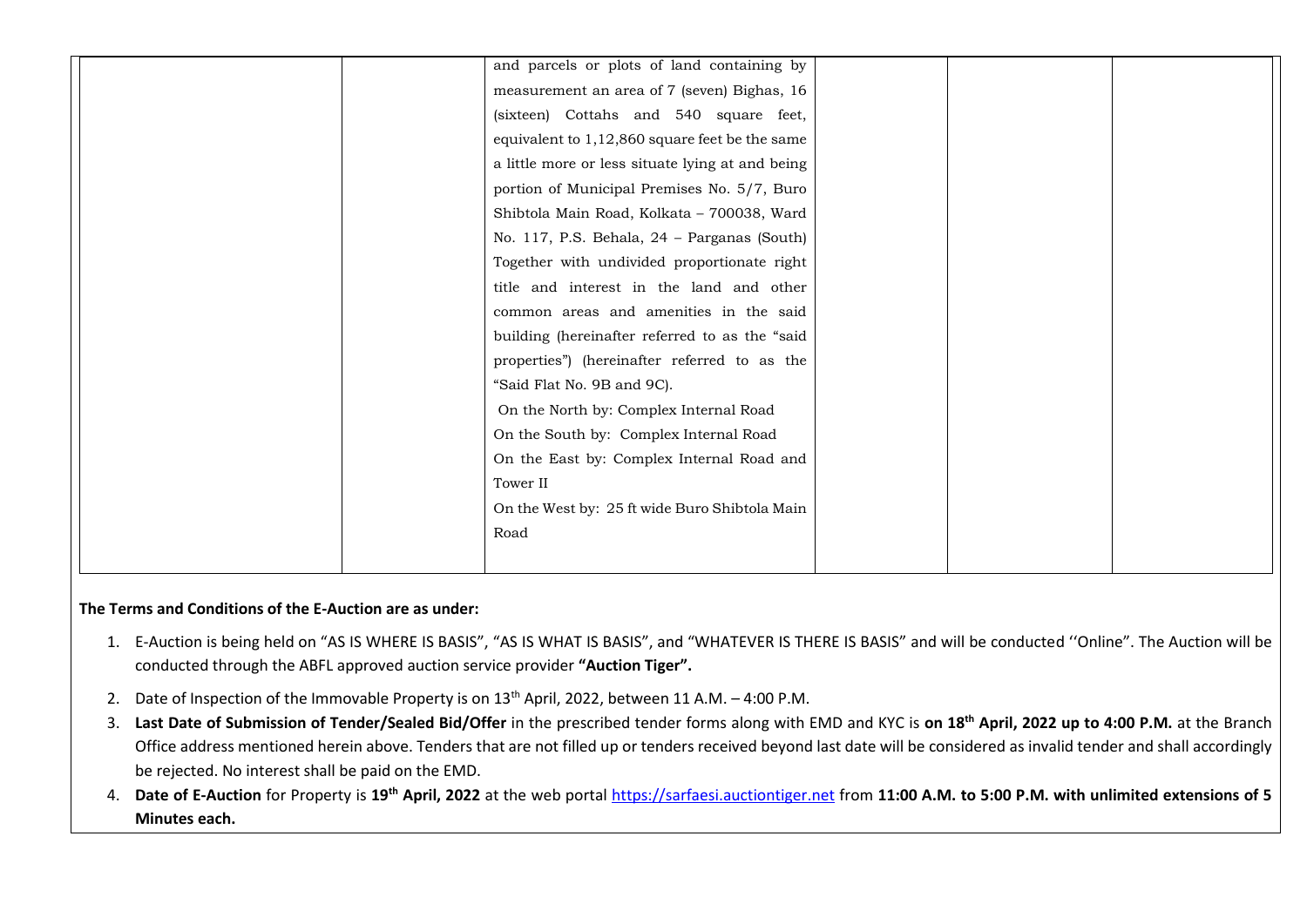- 5. The tender/Sealed Bid/offer will be opened in the presence of the Authorised Officer (hereinafter referred to as "**AO**").
- 6. The tenderer/online bidder hereby agrees that once he/she has formally registered a qualified tender before the AO will have to express their interest to participate through the E-auction bidding platform, by submitting this document. It shall be the tenderer's/online bidder's sole responsibility to procure his/her login id and password from auction service provider
- 7. Further interest will be charged as applicable, as per the Loan Agreement on the amount outstanding in the notice and incidental expenses, costs, etc., is due and payable till its realization.
- 8. The notice is hereby given to the Borrower/s and Guarantor/s (hereinafter referred to as "**Borrowers**") that they can bring the intending buyers/purchasers for purchasing the immovable property as described herein above, as per the particulars of terms and Conditions of Sale.
- 9. **Since in above mentioned cases wherein Sale Notice was issued/published earlier also therefore, the Borrowers are hereby given 30 DAYS SALE NOTICE UNDER THE SARFAESI ACT, 2002 (as per the revised guidelines in the Gazette if India notification dated 3 November 2016)** to pay the sum mentioned as above before the date of Auction failing which the immovable property will be auctioned and balance, if any, will be recovered with interest and costs. If the Borrowers pay the amount due to Aditya Birla Finance Ltd, in full before the date of sale, auction is liable to be stopped.
- 10. The properties will not be sold below the Reserve Price set by the AO. The bid quoted below the Reserve Price shall be rejected and the EMD deposited shall be forfeited.
- 11. The successful bidder shall have to pay 25% of the purchase amount (including Earnest Money) already paid within 24 hours of the closure of the E-Auction sale proceedings. The Balance 75% of the purchase price shall have to be paid within 15 (fifteen) days of confirmation of the sale by the Financial Institution or such extended period as agreed upon in writing by and solely at the discretion of the AO failing which the Financial Institution shall forfeit amounts already paid/deposited by the purchaser.
- 12. Bidders are advised to visit the said website for Annexure and detailed Terms and Conditions of the sale before submitting their bids and participating in the proceedings.
- 13. Bids shall be submitted online only in the prescribed format(s) with relevant details duly filled in. Bids submitted in any other format / incomplete bids are liable to be rejected.
- 14. Annexure shall be accompanied by copies of the following KYC documents viz. (i) PAN Card (ii) Aadhar Card/Passport (iii) Current Address proof (iv) valid e-mail id (v) contact number (mobile/landline) (vi) Board Resolution to participate in the auction (for a company) etc. Scanned copies of the said documents shall be submitted to the e-mail id stated above. Earnest Money Deposit (EMD) as mentioned against each property described in the accompanying Sale Notice shall be deposited through Demand Draft.
- 15. The bidders shall hold a valid e-mail id as all the relevant information from the Secured Creditor/the Service Provider may be conveyed through email only.
- 16. Prospective intending bidders may contact the Service Provider on the details mentioned above to avail online training on participating in the e-auction. However, neither the AO nor the Secured Creditor nor the Service Provider shall be responsible for any technical lapses/internet outage/power failure etc.
- 17. The EMD of the unsuccessful bidder will be returned of closure of the E-Auction proceedings.
- 18. The sale is subject to confirmation by the Financial Institution. If the Borrowers pay the entire amount due to the Secured Creditor before the appointed date and time of e-auction, no sale will be concluded.